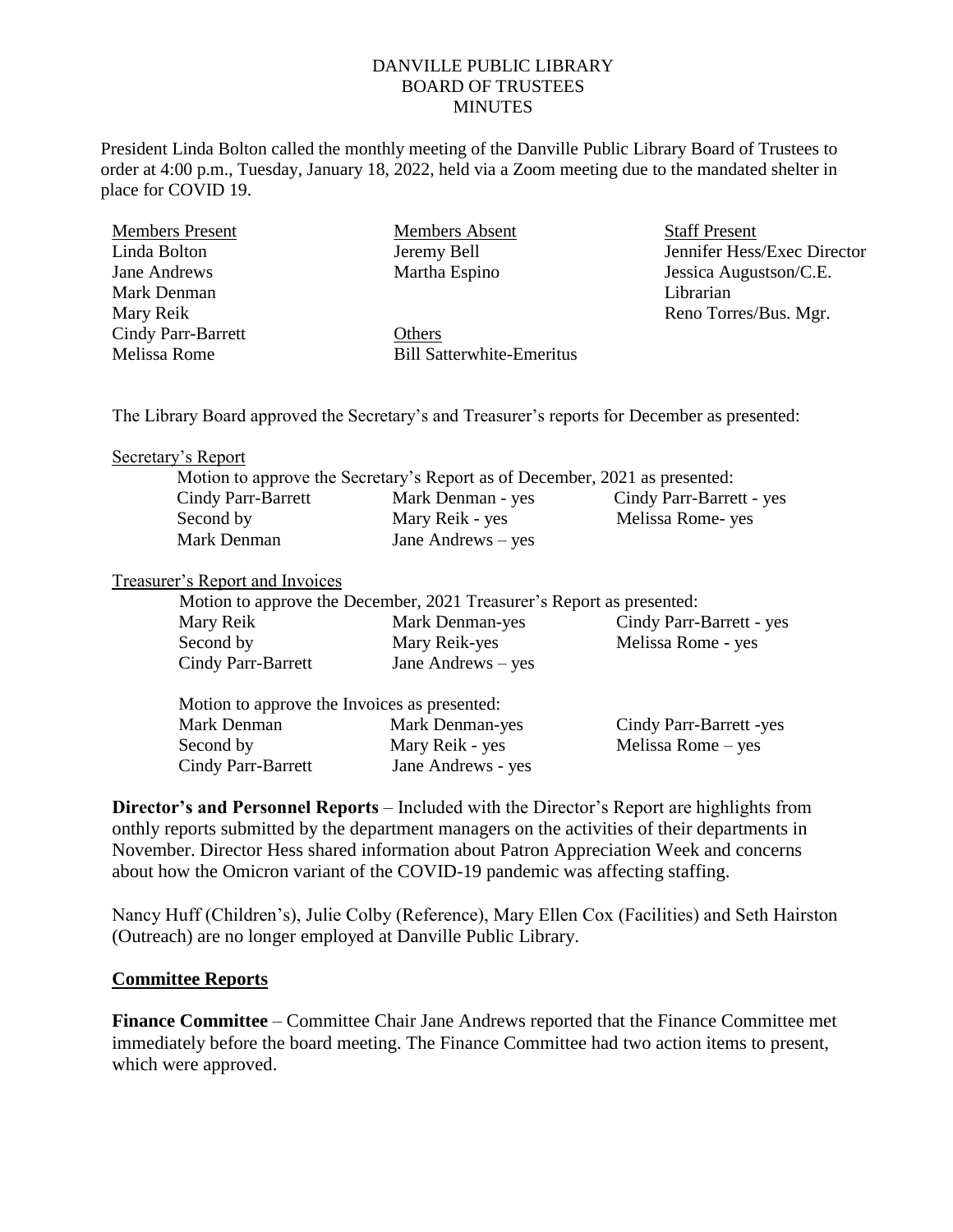Page 2 January 18, 2022 Board Minutes

That the non-resident fee be increased to \$164 per family, effective May 1, 2022.

| Motion to approve as presented: |                    |  |
|---------------------------------|--------------------|--|
| Cindy Parr-Barrett              | Mark Denman-yes    |  |
| Second by                       | Mary Reik - yes    |  |
| Mary Reik                       | Jane Andrews - yes |  |

Cindy Parr-Barrett -yes  $Melissa Rome - yes$ 

That the Danville Public Library Board approve the proposal from Cleaning by Jai to provide monthly janitorial services at \$291.53 per month, with additional visits as needed through the end of the current fiscal year.

| Motion to approve as presented: |                    |                         |
|---------------------------------|--------------------|-------------------------|
| Jane Andrews                    | Mark Denman-yes    | Cindy Parr-Barrett -yes |
| Second by                       | Mary Reik - yes    | Melissa Rome $-$ yes    |
| Mark Denman                     | Jane Andrews - yes |                         |

The Finance Committee's next meeting will be held on Tuesday, February 15, 2022, at 3:45 p.m. Second Floor Conference Room.

**Policy Committee** – Committee Chair Cindy Parr-Barret reported that Policy Committee had two action items to present, which were approved.

That the Danville Public Library Board approve the revision of Code 5120, which updates language in the Code to reflect changes to the residency requirement for non-union employees.

| Motion to approve as presented: |                    |                         |
|---------------------------------|--------------------|-------------------------|
| Mary Reik                       | Mark Denman-yes    | Cindy Parr-Barrett -yes |
| Second by                       | Mary Reik - yes    | Melissa Rome $-$ yes    |
| Jane Andrews                    | Jane Andrews - yes |                         |

That the Danville Public Library Board approve the revision of Code 5170, which updates the policy with recommended changes by HR Source.

| Motion to approve as presented: |                    |                         |
|---------------------------------|--------------------|-------------------------|
| Mark Denman                     | Mark Denman-yes    | Cindy Parr-Barrett -yes |
| Second by                       | Mary Reik - yes    | Melissa Rome $-$ yes    |
| Mary Reik                       | Jane Andrews - yes |                         |

The Policy Committee's next meeting will be held on Tuesday, March 8, 2022 at 4:15 p.m. Second Floor Conference Room

**Building Committee** – Committee Chair Melissa Rome reported that the Building Committee had no action items to present.

The Building Committee's next meeting will be held on Tuesday, February 8, 2022, at 4:15 p.m., Second Floor Conference Room.